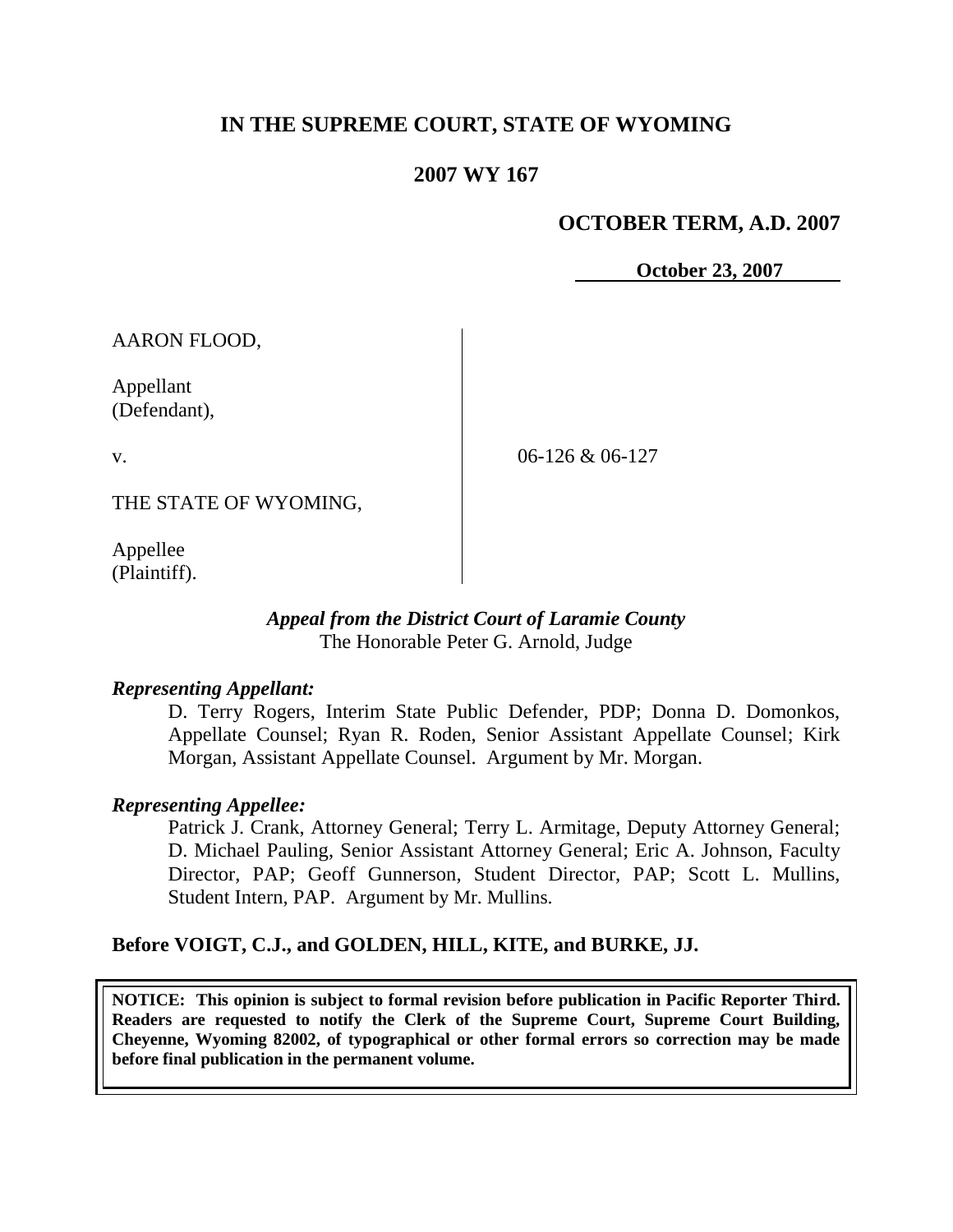#### **KITE, Justice.**

[¶1] After conditionally pleading guilty to two controlled substances offenses, Mr. Flood challenges the district court's denial of his motion to suppress evidence discovered during a search of the vehicle he was driving. He maintains that he was detained in violation of his constitutional rights. Concluding the highway patrol trooper did not exceed the scope of permissible detention while issuing traffic tickets to him and his passenger, who was the owner of the car, and that the officer had reasonable suspicion to justify detaining Mr. Flood after the original purpose of the traffic stop had ended, we affirm.

#### **ISSUE**

[¶2] Mr. Flood states a single issue on appeal:

Did the state trooper lack reasonable suspicion to detain appellant while he searched the car, without consent, and therefore did the district court err in denying appellant's motion to suppress?

The State phrases the issue as:

Did the district court err in finding that Trooper Chatfield was justified in extending the investigatory stop of appellant"s vehicle based on the totality of the circumstances, including: appellant's and his passenger's inconsistent accounts of their travel plans; the strong odor of cologne on them; and their inconsistent accounts involving their relationship to one another and to the young boy in the backseat?

#### **FACTS**

[¶3] At approximately 1:00 p.m. on June 1, 2005, Mr. Flood was driving a car belonging to one of the passengers, Carroll Janis, east on Interstate 80 outside of Cheyenne, Wyoming. Wyoming Highway Patrol Trooper David Chatfield was patrolling the interstate with his drug detection dog and clocked Mr. Flood"s car traveling 78 miles per hour in a 75 mile per hour zone. He activated his lights and stopped Mr. Flood. Trooper Chatfield exited his patrol car and spoke with Mr. Flood through the driver side window, requesting his driver's license, registration and proof of insurance. Mr. Flood provided his driver"s license and Mr. Janis stated that the car belonged to him and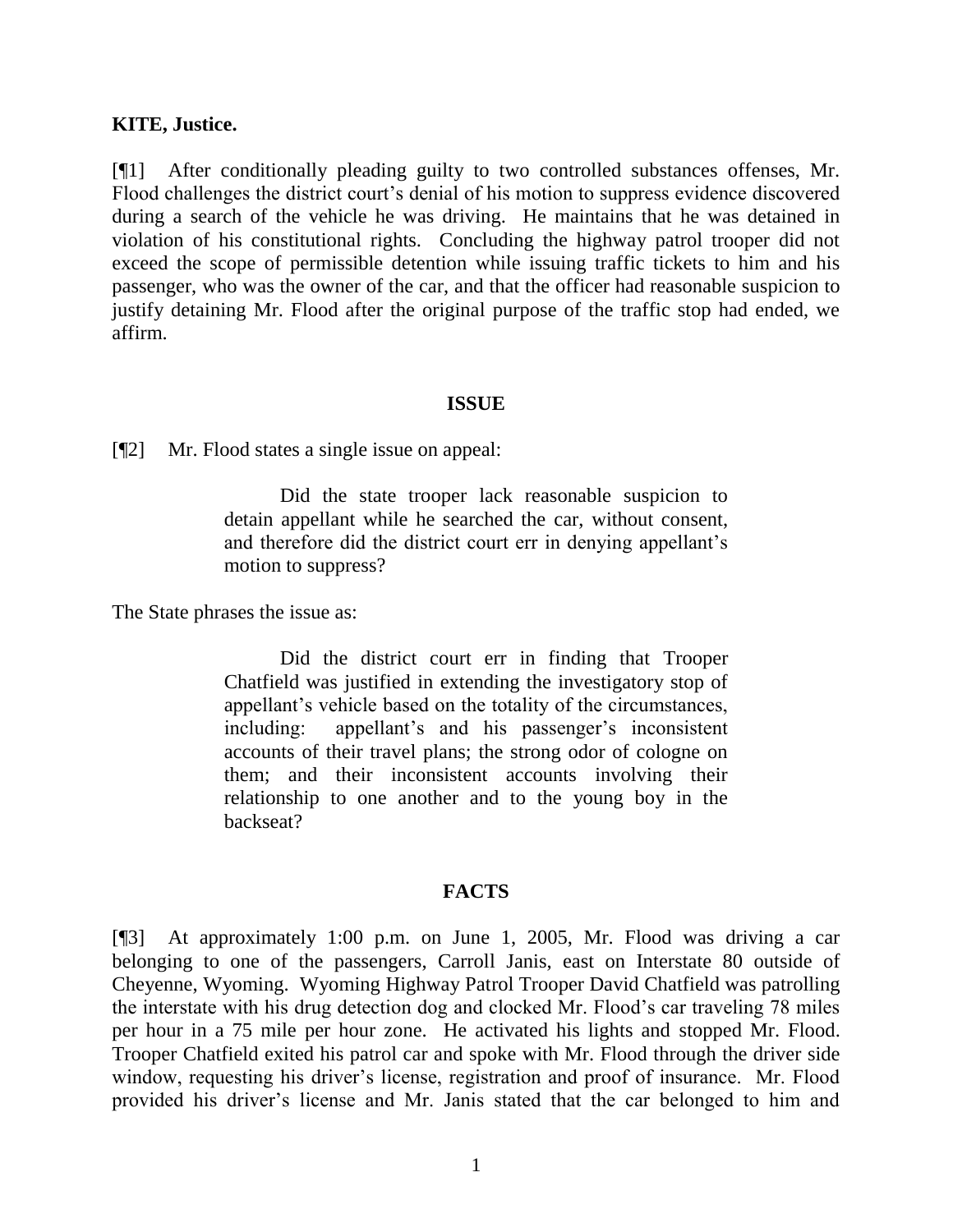provided the registration, but stated that the car was not insured. While gathering this information, the trooper noticed a strong smell of cologne or patchouli oil emanating from the car.

[¶4] Trooper Chatfield asked Mr. Flood to accompany him back to his patrol car. As he wrote out a warning for speeding, the trooper noted a strong cologne smell coming from Mr. Flood. Trooper Chatfield asked Mr. Flood about his travel plans, and he responded that he, Mr. Janis and a boy who was sitting in the back seat had left Scottsbluff, Nebraska that morning and traveled to Cheyenne to visit one of Mr. Flood"s family members. He stated that the family member had to go to work, so they were returning to Scottsbluff. The trooper asked about Mr. Flood"s relationship to Mr. Janis and the boy. Mr. Flood stated he was not related to Mr. Janis but they were good friends, and the boy was his twelve year old nephew. The trooper gave Mr. Flood the warning and returned his documentation.

[¶5] Trooper Chatfield then approached Mr. Janis and asked him to come back to the patrol car. While preparing a ticket for lack of insurance, he asked Mr. Janis about their trip. Mr. Janis stated that the three occupants of the car had driven to Cheyenne the previous afternoon, spent the night there, and were returning to Scottsbluff. He also stated that he was not related to Mr. Flood, but the boy in the backseat was his grandson. Like Mr. Flood, Mr. Janis smelled strongly of cologne or patchouli oil.

[¶6] Trooper Chatfield gave Mr. Janis the citation for lack of insurance, returned the documents he had supplied and told him he was free to leave. As Mr. Janis was walking back to his car, the trooper exited the patrol car and asked if he could ask him some more questions. Mr. Janis agreed, and the trooper inquired whether there was anything illegal, such as guns or drugs, in the car. Mr. Janis denied having any contraband in the car, and the trooper asked if he could search the car. Mr. Janis did not respond verbally to the trooper"s request, but leaned into the car and, apparently, told Mr. Flood to open the trunk. The trooper could see a blanket covering a ball-shaped object in the trunk. Trooper Chatfield again asked if he could search the car, to which Mr. Janis responded that they needed to "get going." Taking this as a negative response, Trooper Chatfield stated that he intended to have his drug dog sniff the exterior of the car.

[¶7] Trooper Chatfield had all three occupants of the car get out and stand in the ditch next to the roadway. He then turned his drug dog loose and the dog alerted, indicating he detected the odor of illegal drugs. Trooper Chatfield searched the car and discovered approximately two pounds of marijuana in the trunk and approximately one ounce of cocaine in the glove box. Mr. Flood was arrested and charged with four felony counts in violation of Wyo. Stat. Ann.  $\S$ § 35-7-1031(a)(i), (ii) and (c)(ii), (iii) (LexisNexis 2007): possession of cocaine, possession of cocaine with intent to deliver, possession of marijuana, and possession of marijuana with intent to deliver.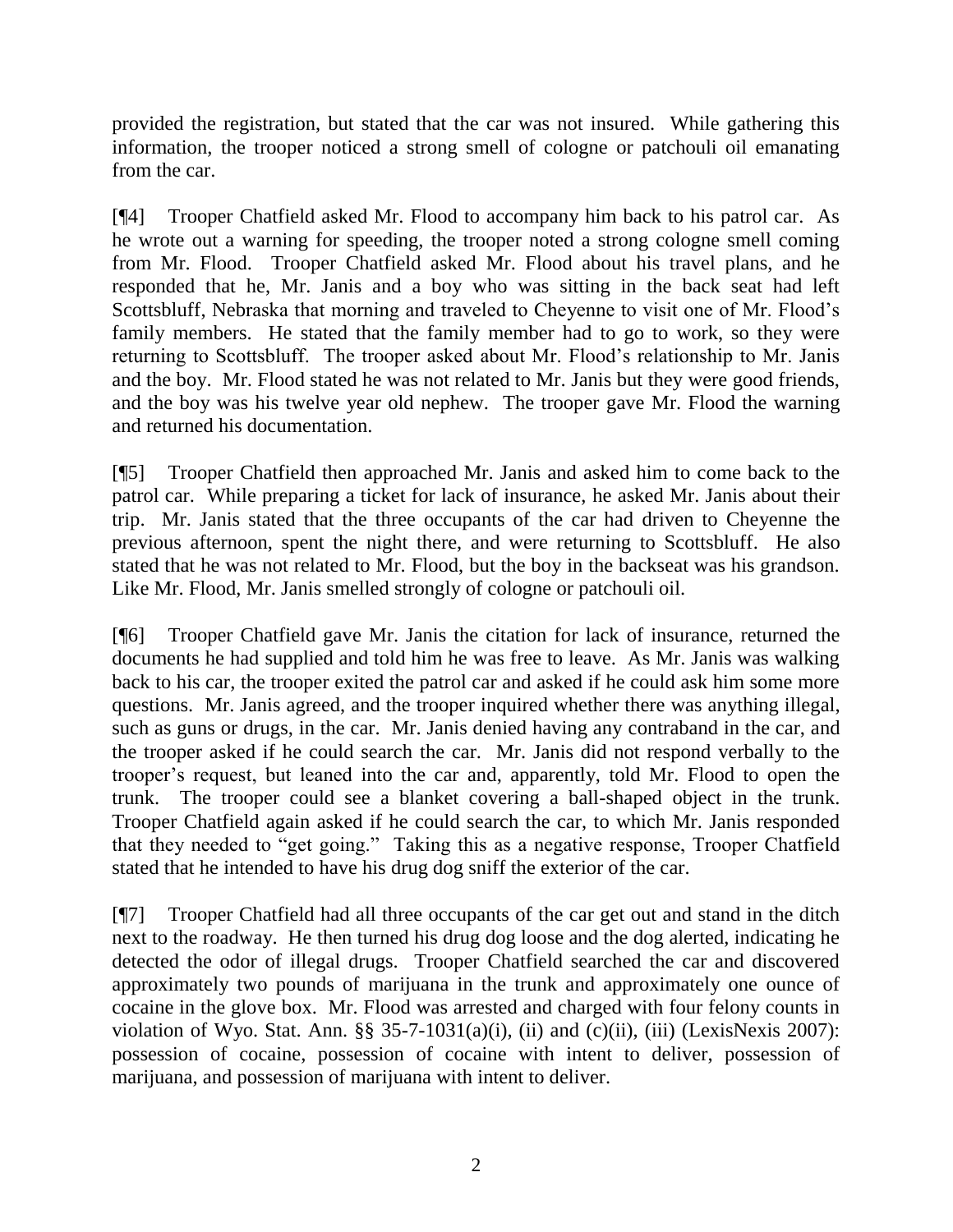[¶8] Mr. Flood filed a motion to suppress the evidence discovered during the search of the car. He claimed that he was detained in violation of the constitutional prohibitions against illegal searches and seizures. After a hearing, the district court denied Mr. Flood"s motion to suppress.

[¶9] Mr. Flood entered into a plea agreement with the State in which he agreed to plead guilty to the two marijuana charges in exchange for dismissal of the cocaine charges. He reserved the right to appeal the district court's denial of his motion to suppress.

### **STANDARD OF REVIEW**

[¶10] We apply the following standard in reviewing a denial of a motion to suppress evidence:

> Factual findings made by a trial court considering a motion to suppress will not be disturbed unless the findings are clearly erroneous. *Meek v. State*, 2002 WY 1, ¶ 8, 37 P.3d 1279, ¶ 8 (Wyo. 2002). Because the trial court has the opportunity to hear the evidence, assess witness credibility, and draw the necessary inferences, deductions, and conclusions, we view the evidence in the light most favorable to the trial court's determination. *Id.* Whether an unreasonable search or seizure occurred in violation of constitutional rights presents a question of law and is reviewed de novo. *Vasquez v. State*, 990 P.2d 476, 480 (Wyo.1999).

*O'Boyle v. State,* 2005 WY 83, ¶ 18, 117 P.3d 401, 407 (Wyo. 2005). *See also*, *Ornelas v. United States,* 517 U.S. 690, 116 S. Ct. 1657, 134 L. Ed. 2d 911 (1996).

## **DISCUSSION**

[¶11] Mr. Flood asserts Trooper Chatfield detained him in violation of state and federal constitutional guarantees against unreasonable searches and seizures and, consequently, the evidence discovered during the ensuing search should have been suppressed as fruit of the poisonous tree. On appeal, he presents a "combined analysis" under Wyo. Const. art. 1, § 4 and the Fourth Amendment to the United States Constitution.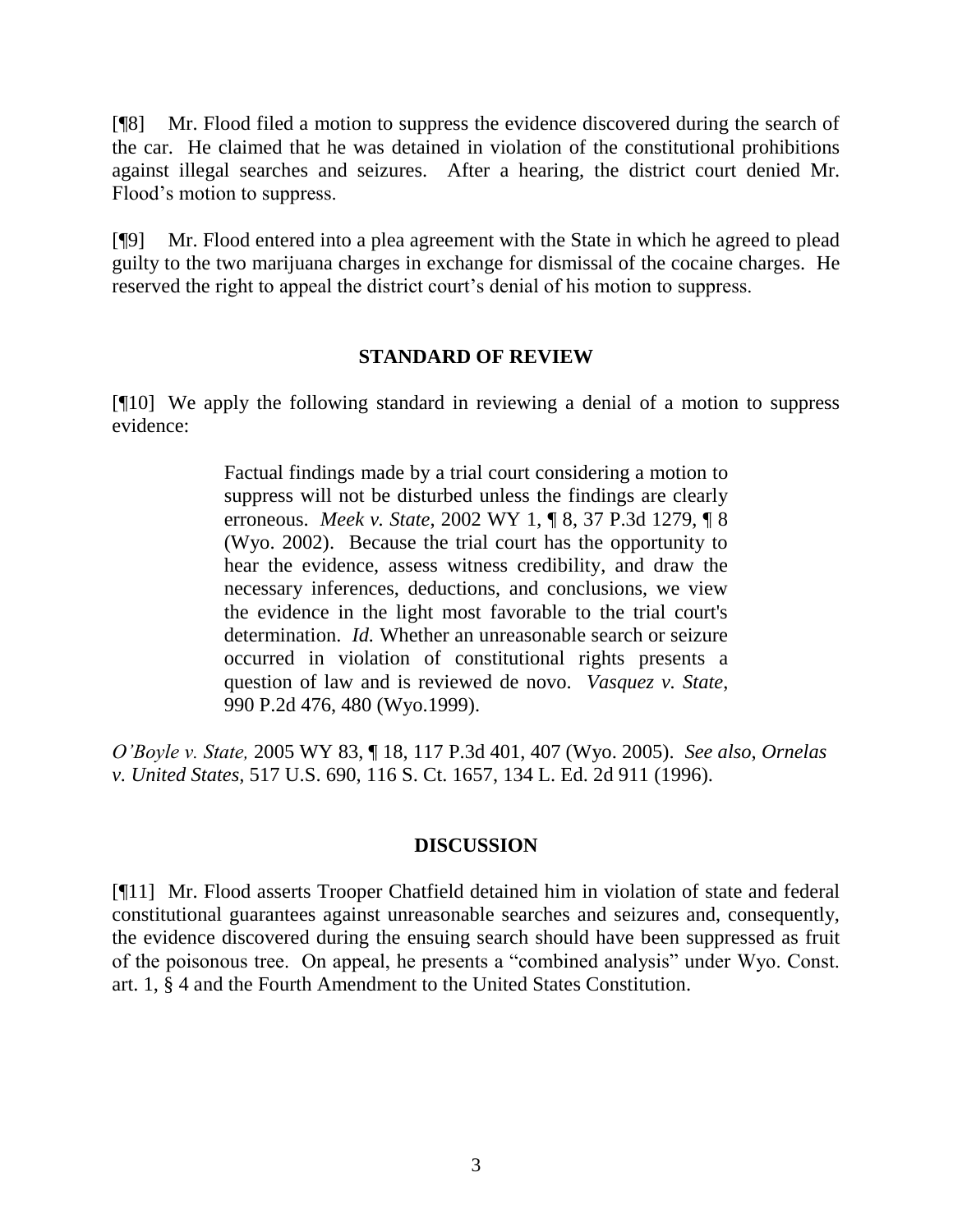#### **A.** *State Constitution*

[¶12] Although he cited to the Wyoming Constitution in his motion to suppress, Mr. Flood did not present an independent analysis to the district court to establish that the Wyoming Constitution provides different or more extensive protection than the Fourth Amendment in the context of this case.<sup>1</sup> In *Custer v. State,* 2006 WY 72,  $\P\P$  11-12, 135 P.3d 620, 623-24 (Wyo. 2006)*,* we stated:

> Mr. Custer's only mention of the state constitution in the district court proceedings was a citation to Article 1, § 4 in his motion to suppress and his argument at the suppression hearing focused exclusively on the Fourth Amendment to the United States Constitution. A mere reference to a state constitutional provision in the district court is not adequate to justify our review of the issue on appeal. As we explained in *Lindsay v. State*, 2005 WY 34, ¶¶ 16-17, 108 P.3d 852, 856 (Wyo. 2005), this Court refuses to consider state constitutional issues presented for the first time on appeal. We stated:

[W]hen a defendant fails to assert a cogent independent state constitutional based argument before the district court, a defendant fails to preserve such issues for appellate review.

*Lindsay*, ¶ 16, 108 P.3d at 856. *See also*, *McChesney v. State*, 988 P.2d 1071, 1074, n. 1 (Wyo.1999) (ruling that the defendant's reference to the state constitution, without further discussion of his independent state constitutional claim, was insufficient to justify judicial consideration of the issue).

A corollary rule also applies when a defendant has entered a conditional guilty plea. *Lindsay*, ¶ 17, 108 P.3d at 856.

In the same vein, upon addressing the fact that W.R.Cr.P.  $11(a)(2)$  allows a defendant to plead guilty or nolo contendere while reserving the right to seek review on appeal of any specified pretrial motion, we set forth in

<sup>1</sup> Moreover, on appeal, Mr. Flood does not present a precise argument indicating that, under the circumstances of this case, the state constitutional guarantee against unreasonable searches and seizures provides more protection than its federal counterpart.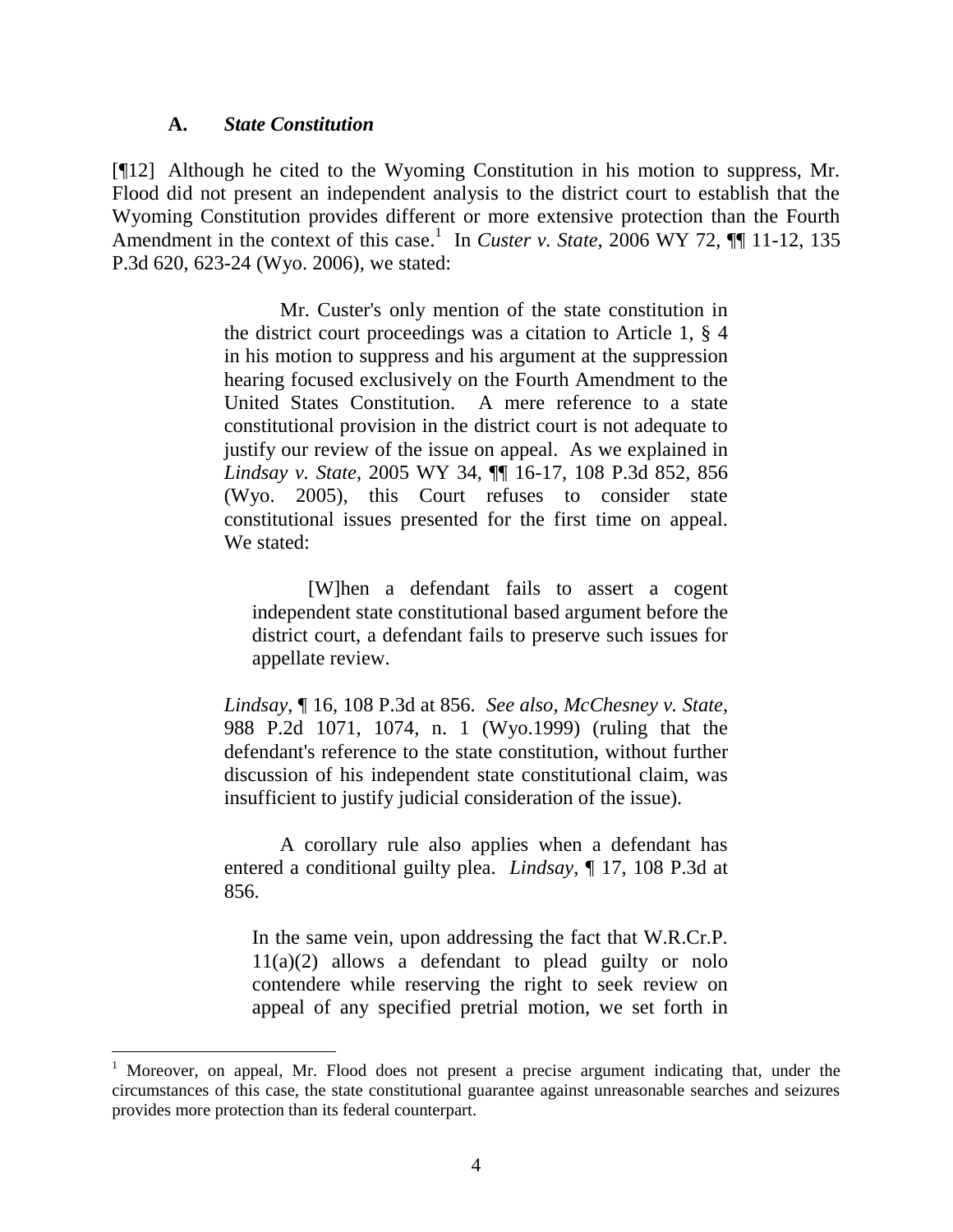*Morgan [v. State*, 2004 WY 95], ¶ 24, [95 P.3d 802, 808 (Wyo. 2004) ]:

In *Bailey [v. State*, 12 P.3d 173, 177 (Wyo.2000)], we ruled that a conditional plea of guilty does not provide carte blanche permission for the appellant to present any and all arguments on appeal. [*Bailey*,] 12 P.3d at 177-78. Instead, the appellant may only raise those issues on appeal which were clearly called to the attention of the district court. *Id*.; *see also*, *Elder v. Jones*, 608 P.2d 654, 660 (Wyo. 1980). In other words, "[w]e will not consider non-jurisdictional issues on appeal unless they have been raised before the lower court with at least a minimum effort to present a cogent legal argument." *Bailey*, 12 P.3d at 178.

*Id.* Mr. Custer did not properly raise the state constitutional argument in the district court and, consequently, we decline to consider his argument on appeal.

[¶13] Given the fact that Mr. Flood did not present an adequate state constitutional argument, it is not surprising that the district court analyzed the case only under the federal constitution. *Compare, Cotton v. State,* 2005 WY 115, ¶ 15, 119 P.3d 931, 934 (Wyo. 2005) (addressing the state constitutional issue on appeal even though the defendant had not presented a state constitutional argument in the district court because that court independently considered the issue). Accordingly, we will limit our analysis in this decision to the appropriateness of the trooper"s actions under the Fourth Amendment to the United States Constitution.

## **B***. Federal Constitution*

[¶14] The Fourth Amendment states:

The right of the people to be secure in their persons, houses, papers, and effects, against unreasonable searches and seizures, shall not be violated, and no Warrants shall issue, but upon probable cause, supported by Oath or affirmation, and particularly describing the place to be searched, and the persons or things to be seized.

For Fourth Amendment purposes, we recognize three tiers of interaction between police and citizens. *Custer,* ¶ 13, 135 P.3d at 624-25. *See also*, *Collins v. State*, 854 P.2d 688,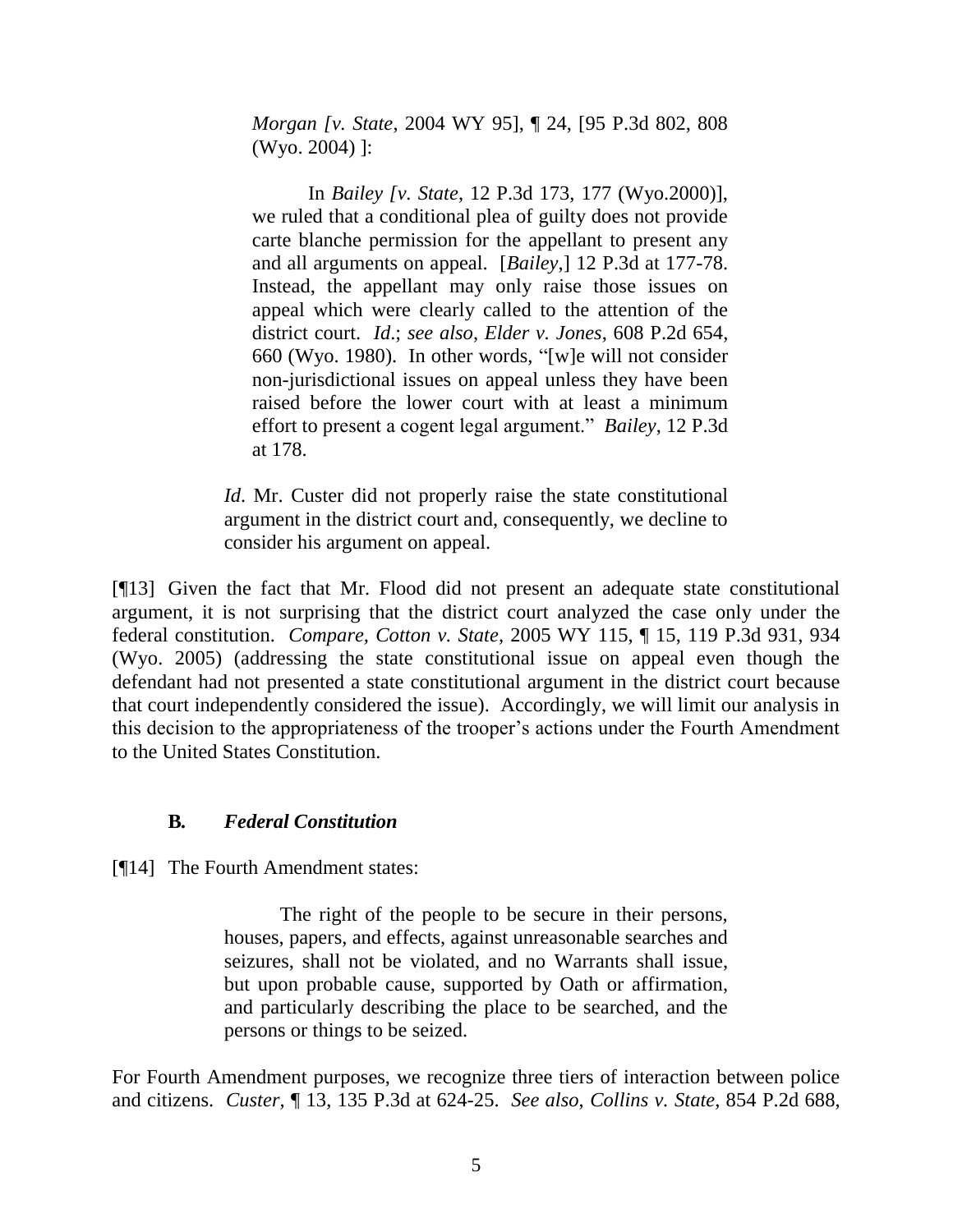691-92 (Wyo. 1993). The least intrusive contact between a citizen and police is a consensual encounter. *Custer*, ¶ 13, 135 P.3d at 624-25.A consensual encounter is not a seizure and does not implicate Fourth Amendment protections. The second tier is the investigatory or Terry stop, named after the seminal case *Terry v. Ohio*, 392 U.S. 1, 88 S. Ct. 1868, 20 L. Ed. 2d 889 (1968). An investigatory detention is a seizure under the Fourth Amendment. *Custer,* ¶ 13, 135 P.3d at 624-25. However, because of its limited nature, a law enforcement officer is only required to show "the presence of specific and articulable facts and rational inferences which give rise to a reasonable suspicion that a person has committed or may be committing a crime" in order to justify the detention. *Id.,* quoting *Wilson v. State,* 874 P.2d 215, 220 (Wyo. 1994). The most intrusive encounter between police and a citizen is an arrest. An arrest ""requires justification by probable cause to believe that a person has committed or is committing a crime."" *Id*. at 625, quoting *Wilson,* 874 P.2d at 219-20.

[¶15] The case at bar is concerned with a traffic stop, which is analogous to an "investigatory detention." *Barch v. State,* 2004 WY 79, ¶ 7, 92 P.3d 828, 831 (Wyo. 2004). To determine whether the seizure was appropriate under the Fourth Amendment, we apply the two-step inquiry articulated in *Terry*: 1) Was the initial stop justified? and 2) Were the officer's actions during the detention ""reasonably related in scope to the circumstances that justified the interference in the first instance[?]"" *O'Boyle,* ¶ 46, 117 P.3d at 414, quoting *Campbell v. State*, 2004 WY 106, ¶ 11, 97 P.3d 781, 784 (Wyo. 2004). In this case, our focus is on the second step of the process because Mr. Flood concedes the validity of the initial stop for speeding.

[¶16] "[A]n investigative detention must be temporary, lasting no longer than necessary to effectuate the purpose of the stop, and the scope of the detention must be carefully tailored to its underlying justification." *O'Boyle,* ¶ 47, 117 P.3d at 414. The State has the burden of demonstrating that a seizure was "sufficiently limited in scope and duration to satisfy the conditions of an investigative seizure." *Id.,* ¶ 46, 117 P.3d at 414. The officer may expand the investigative detention beyond the scope of the initial stop only if the traveler consents to the expanded detention or if "there exists an objectively reasonable suspicion that criminal activity has occurred or is occurring" or a reasonable suspicion that an occupant of the vehicle is armed. *Id.,* ¶ 48, 117 P.3d at 414, citing *Damato v. State,* 2003 WY 13, ¶ 13, 64 P.3d 700, 706 (Wyo. 2003) and *Brown v. State,*  944 P.2d 1168, 1172 (Wyo. 1997).

[¶17] The initial question raised by Mr. Flood is whether Trooper Chatfield"s actions while issuing the tickets exceeded the permissible scope of the traffic stop. Mr. Flood claims the trooper did not have the right to order him and Mr. Janis to sit in his patrol car, separately, while he wrote their respective warning tickets. Mr. Flood cites to *Damato* as authority for his contention. In that case, the officer stopped Mr. Damato for a traffic violation and directed him to get out of his car and come back to the patrol car to look at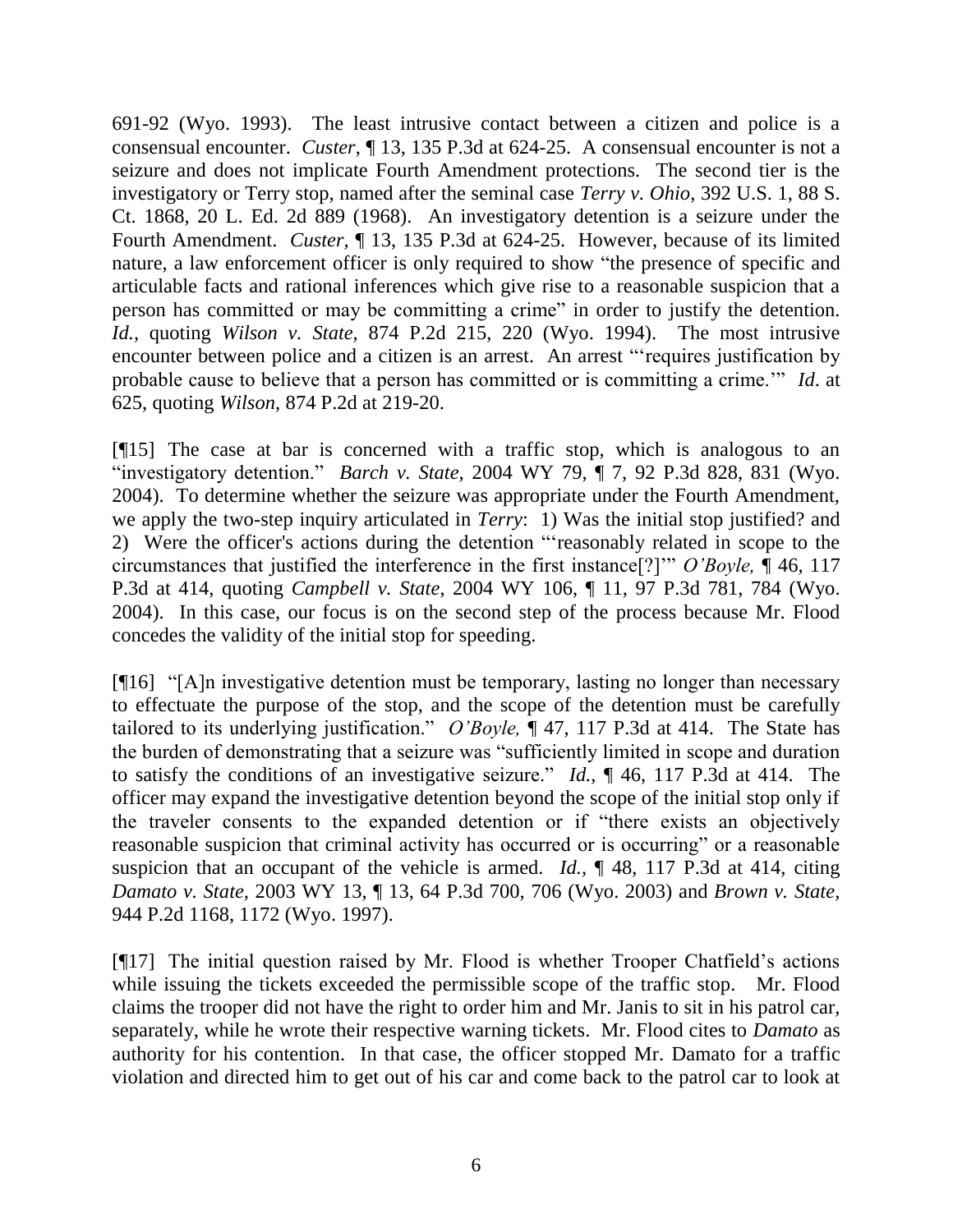the radar. The officer patted Mr. Damato down before he entered his patrol car. *Id.,* ¶ 4, 64 P.3d at 702-03. On appeal, Mr. Damato challenged the pat down search, and we held:

> [A]lthough the officer could have removed Damato from the vehicle for the sake of safety, the officer had no objectively based suspicion that Damato was armed and dangerous, and the subsequent pat-down search he performed violated Damato"s Fourth Amendment rights.

*Id.*, ¶ 14, 64 P.3d at 706-07.

[¶18] In this case, Mr. Flood and Mr. Janis had both allegedly committed traffic violations–Mr. Flood was speeding and Mr. Janis, who was the owner of the car, did not have it properly insured. Thus, under the clear holding of *Damato,* Trooper Chatfield was justified, "for the sake of safety," in asking each of them to step back to his car while he wrote their tickets. The trooper in this case did not commit the Fourth Amendment violation condemned in *Damato* because he did not pat down the men before they entered his car.

[¶19] Moreover, the United States Supreme Court has unequivocally ruled that an officer may ask the driver and passengers to exit their car during the course of a routine traffic stop without violating the Fourth Amendment. *Pennsylvania v. Mimms,* 434 U.S. 106, 98 S. Ct. 330, 54 L. Ed. 2d 331 (1977) (per curiam) (driver); *Maryland v. Wilson,*  519 U.S. 408, 117 S. Ct. 882, 137 L. Ed. 2d 41 (1997) (passengers). This case presents an even stronger argument in favor of condoning the trooper"s request that Mr. Janis exit the car than in *Wilson* because Mr. Janis had allegedly committed an independent Wyoming violation–failing to insure his car, while the passenger in *Wilson* had not committed an infraction.

[¶20] Mr. Flood also claims that he was illegally detained while Mr. Janis was sitting in the patrol car, presumably because he could not leave his passenger. The *Wilson* decision indicated that, as a practical matter, all of the occupants of a vehicle are detained during a traffic stop. *Wilson,* 519 U.S. at 413-14. The United States Supreme Court did not suggest there was a fundamental problem with the minimal intrusion into the other travelers" rights that occurs when they are required to wait for the officer to finish his business with the driver or other passengers. *See also generally*, *Meadows v. State,* 2003 WY 37, 65 P.3d 33 (Wyo. 2003) (describing situation where passenger was detained and questioned during a traffic stop occasioned by the driver"s speeding violation). Mr. Flood directs us to no express authority which would indicate he suffered a constitutional violation by having to wait while Trooper Chatfield prepared Mr. Janis' ticket. Consequently, we conclude the trooper did not illegally detain Mr. Flood by asking him or his passenger to sit in the patrol car while he issued their respective tickets.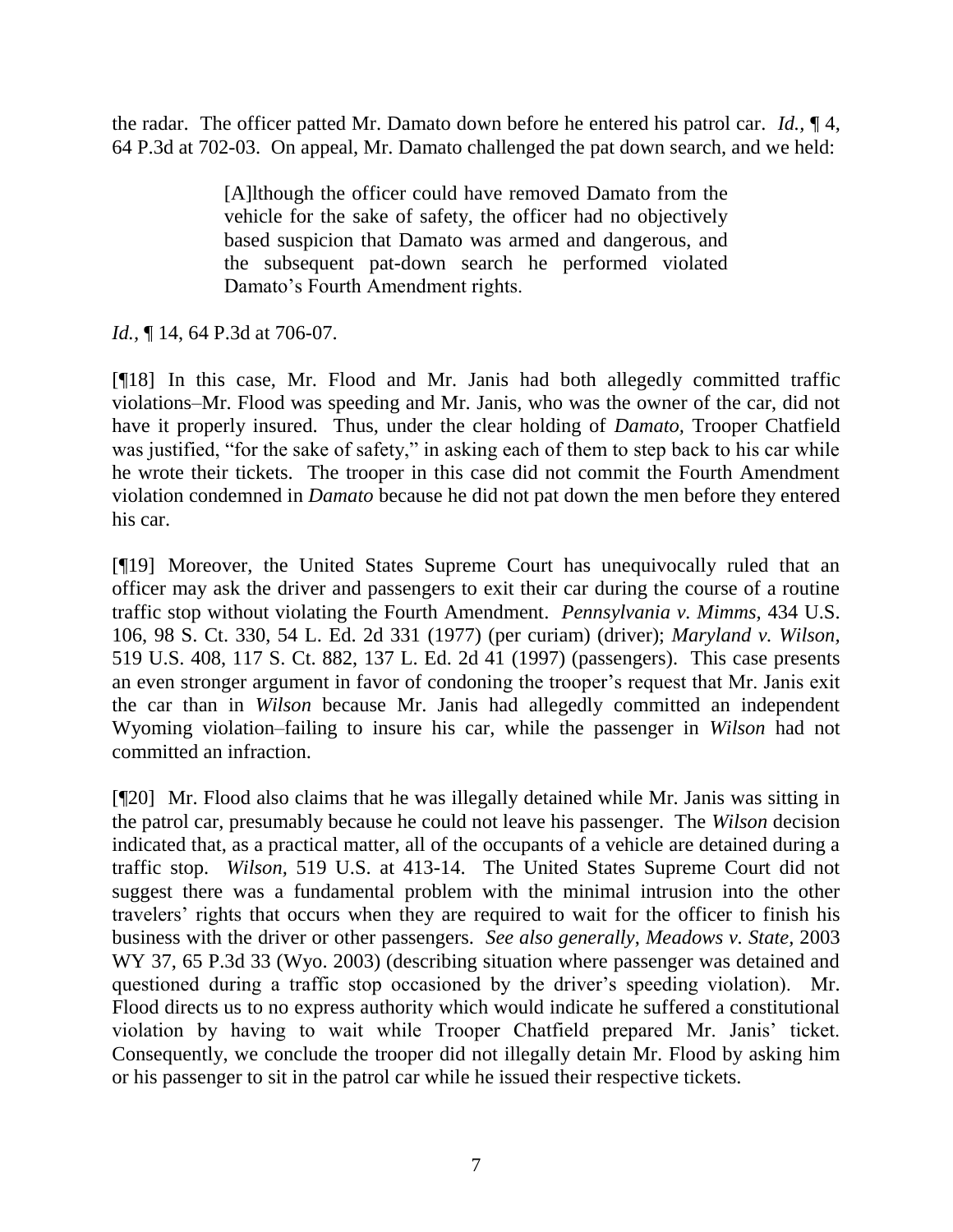[¶21] Mr. Flood next contends that the district court erred by ruling that the trooper had reasonable suspicion<sup>2</sup> to continue to detain him after the original purpose of the traffic stop had concluded so he could conduct the canine sniff of the car. The district court ruled:

> The initial stop of the Defendant was justified and therefore the Court must determine whether specific and articulable facts were present which gave rise to a reasonable suspicion to detain the Defendant while he ran the canine around the car and whether the length of that detention was reasonable under the circumstances. The factors upon which the trooper determined it was reasonable to detain the Defendant were: (1) there was a strong odor of cologne on the Defendant and in the car; (2) the Defendant and the passenger were displaying extreme nervousness at significant times during their conversations; (3) there were inconsistencies between the Defendant<sup>['s]</sup> and the passenger's stories about their travel plans; and (4) the length of time the Defendant said he spent in Cheyenne was a short period of time considering the distance of travel between [Scottsbluff] and Cheyenne. In other words, it appeared suspicious that the Defendant would have traveled from [Scottsbluff] to Cheyenne for the purpose of visiting with family but would only spend a couple of hours with his family.

In light of the totality of the circumstances, the Court finds that Trooper Chatfield did have a reasonable suspicion to detain the Defendant, particularly for the short period of time between the time the passenger expressed a preference to get going and the time it took before the dog alerted which quite literally was about two minutes.

[¶22] To justify a detention after the initial reason for the stop has concluded, an officer must be able to point to ""the presence of specific and articulable facts and rational inferences which give rise to a reasonable suspicion that a person has committed or may be committing a crime."" *Custer,* ¶ 13, 135 P.3d at 624-25, quoting *Wilson,* 874 P.2d at 220. In determining whether the officer had reasonable suspicion under the Fourth Amendment, we look to the totality of the circumstances and how those circumstances

 $2$  The factors cited by the district court indicate it determined that the trooper had reasonable suspicion by the time he issued Mr. Janis" ticket. Thus, it is unnecessary to evaluate the effect of Mr. Janis" limited consent to additional questioning and opening the trunk and/or his subsequent refusal to consent to a further search of the car on the constitutionality of the trooper's action.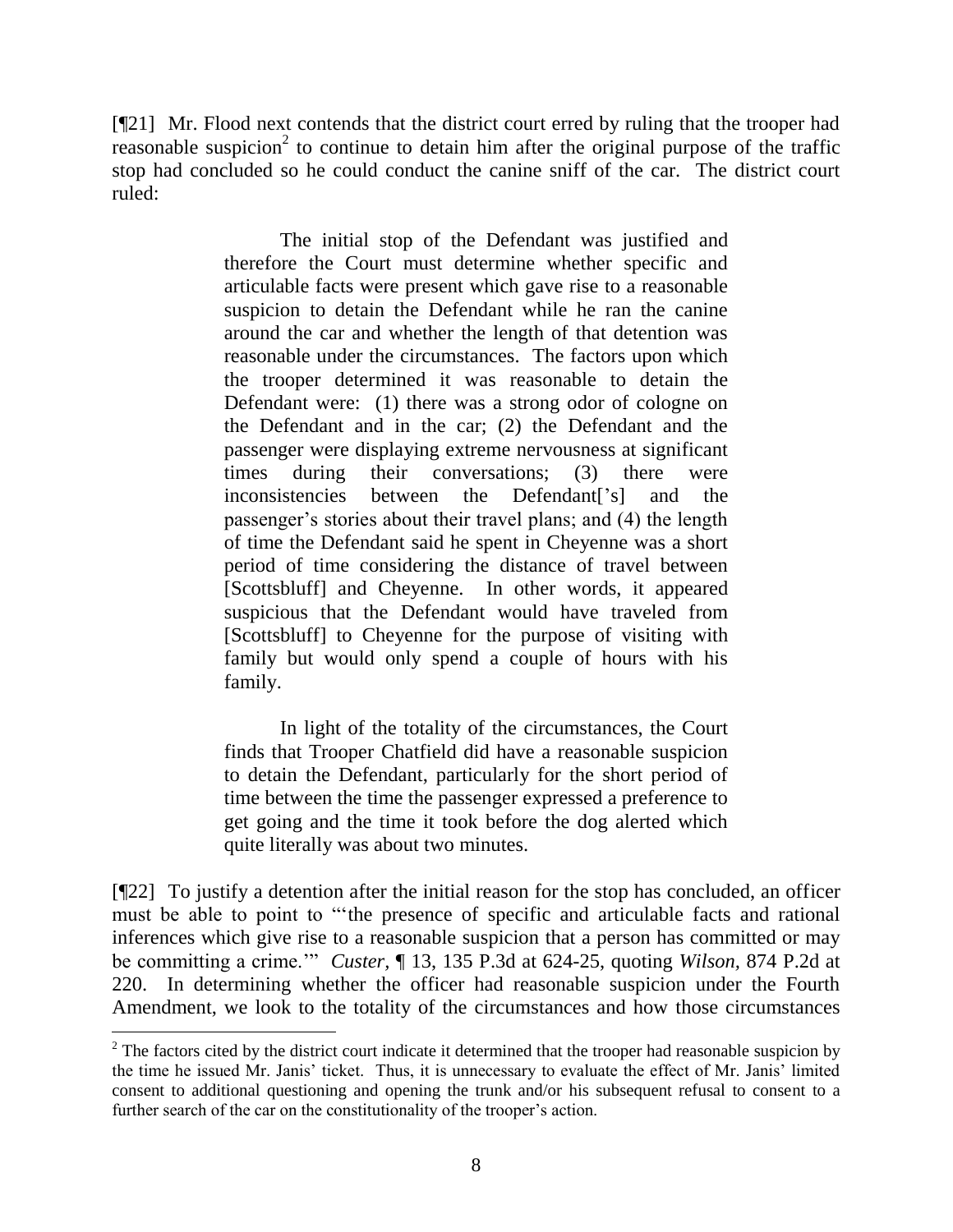developed during the officer's encounter with the occupants of the vehicle. *Id.*, 120, 135 P.3d at 626.

[¶23] The first factor cited by the district court in concluding Trooper Chatfield had reasonable suspicion to detain Mr. Flood was the strong odor of cologne emanating from the car and Mr. Flood. At the suppression hearing, Trooper Chatfield testified that, when he first approached the vehicle, he smelled a strong odor that he recognized as musk cologne or patchouli oil. He also stated that, when he asked Mr. Flood and Mr. Janis to sit in his car, he noticed that each of the men smelled strongly of the cologne. He testified that, in his experience, drug transporters commonly use such products to mask the scent of marijuana.

[¶24] Mr. Flood argues that the cologne scent was not sufficient to create reasonable suspicion of drug activity. Although we agree that a strong odor of cologne, alone, generally will not give rise to a reasonable suspicion, Fourth Amendment precedent is clear that the scent of a potential masking agent is one factor which may be considered in a reasonable suspicion analysis. *See, e.g*., *United States v. Villa-Chaparro,* 115 F.3d 797, 802 ( $10<sup>th</sup>$  Cir. 1997) (odor of detergent supported reasonable suspicion of criminal activity); *United States v. Stone, 866 F.2d 359, 362* (10<sup>th</sup> Cir. 1989) (odor of patchouli oil supported reasonable suspicion of drug offense where officer testified the oil was often used to cover the scent of marijuana). Thus, it was appropriate for the district court to consider the strong odor of a potential masking agent in its reasonable suspicion analysis.

[¶25] The second factor the district court relied upon in concluding the trooper had reasonable suspicion to detain Mr. Flood was the "extreme nervousness" displayed by Mr. Flood and Mr. Janis at significant points in his conversation with each of them. Mr. Flood challenges the district court's finding, claiming it was a mischaracterization of the evidence because the trooper did not testify the men acted "extremely nervous."

[¶26] Trooper Chatfield testified that Mr. Flood"s mannerisms and body language changed when he asked certain questions. In particular, he stated that Mr. Flood would not make eye contact and seemed to have trouble formulating his answers when asked about his travel plans. Mr. Flood"s reaction to that topic was significantly different than when they discussed how fast the patrol car would travel, in which case Mr. Flood looked at the trooper and spoke freely. The trooper also described Mr. Janis" behavior while sitting in the patrol car:

> Q. What else did you notice about Mr. Jani[s], if anything? . . .

A. He – he also would not make eye contact. He was very fidgety in his seat. He was a much larger man and very slow moving, so when he was moving around quite a bit in my car,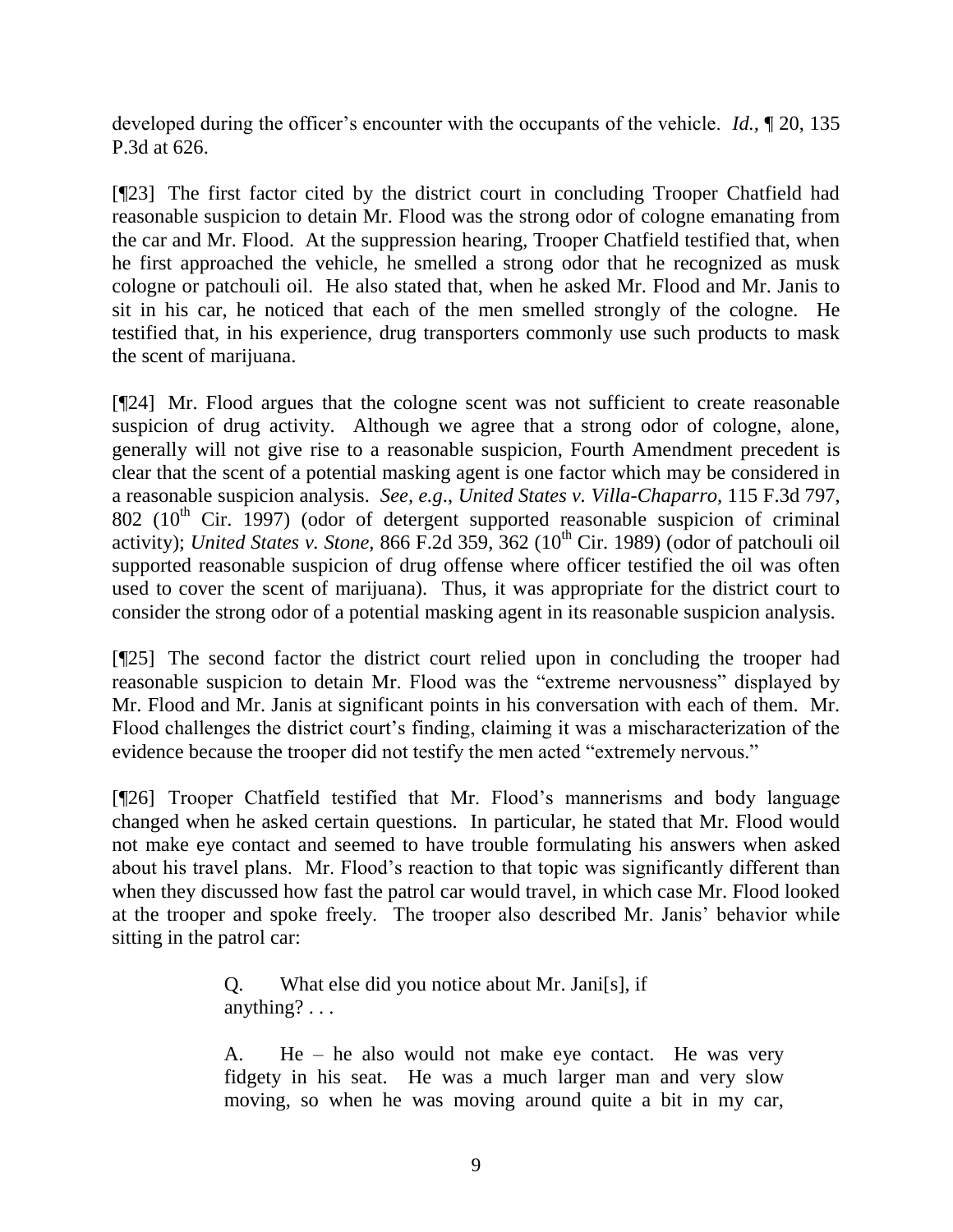fidgeting quite a bit, I took that as a strong sign of nervousness on his part.

Q. Did that ever abate?

A. No. That continued throughout – throughout my conversation.

[¶27] We have said that generic nervousness is of little significance in establishing reasonable suspicion because "the average citizen is usually nervous when stopped by law enforcement for a routine traffic violation." *Barch,* ¶ 11, 92 P.3d at 833. *See also*, *Damato,* ¶¶ 23-24, 64 P.3d at 709. However, exhibiting unusual signs of nervousness is a factor that may be considered in determining whether reasonable suspicion existed. *See Meadows,* ¶¶ 19, 21, 65 P.3d at 38, 39. We explained in *Damato,* ¶ 21, 64 P.3d at 708:

> It is generally accepted that nervousness upon the initial confrontation is normal and the telling information is whether the citizen calmed after the initial few minutes of the encounter. "Extreme and continued nervousness, however, 'is entitled to somewhat more weight.'" *Williams*, 271 F.3d at 1268 (quoting *United States v. West*, 219 F.3d 1171, 1179 (10th Cir. 2000)).

[¶28] While we may not have described Trooper Chatfield"s testimony as indicating Mr. Flood and Mr. Janis were "extremely nervous," the evidence does support a finding that the men were more nervous than would be expected during a routine traffic stop. Mr. Flood"s reaction and level of nervousness changed based upon the topic being discussed. He would not make eye contact and had difficulty answering when the topic of discussion was his travel plans but he was comfortable when they discussed the performance of the patrol car. Mr. Janis" behavior while in the patrol car was also telling. He fidgeted throughout the whole encounter with Trooper Chatfield and, unlike most innocent people, he did not calm down after a few minutes with the trooper. The trooper described his behavior as "a strong sign of nervousness." While the men's nervousness, alone, may not have been enough to establish reasonable suspicion, it was appropriate for the district court to consider their reactions to the trooper and his questions as one factor in its evaluation.

[¶29] The third factor referenced by the district court in concluding the trooper had reasonable suspicion to detain Mr. Flood after the traffic stop had concluded was the discrepancy between Mr. Flood"s and Mr. Janis" accounts of their trip. Trooper Chatfield testified Mr. Flood stated he and the passengers were returning to Scottsbluff after they had visited one of his family members in Cheyenne. Mr. Flood stated they had traveled from Scottsbluff to Cheyenne earlier in the day. The trooper testified that Mr. Janis"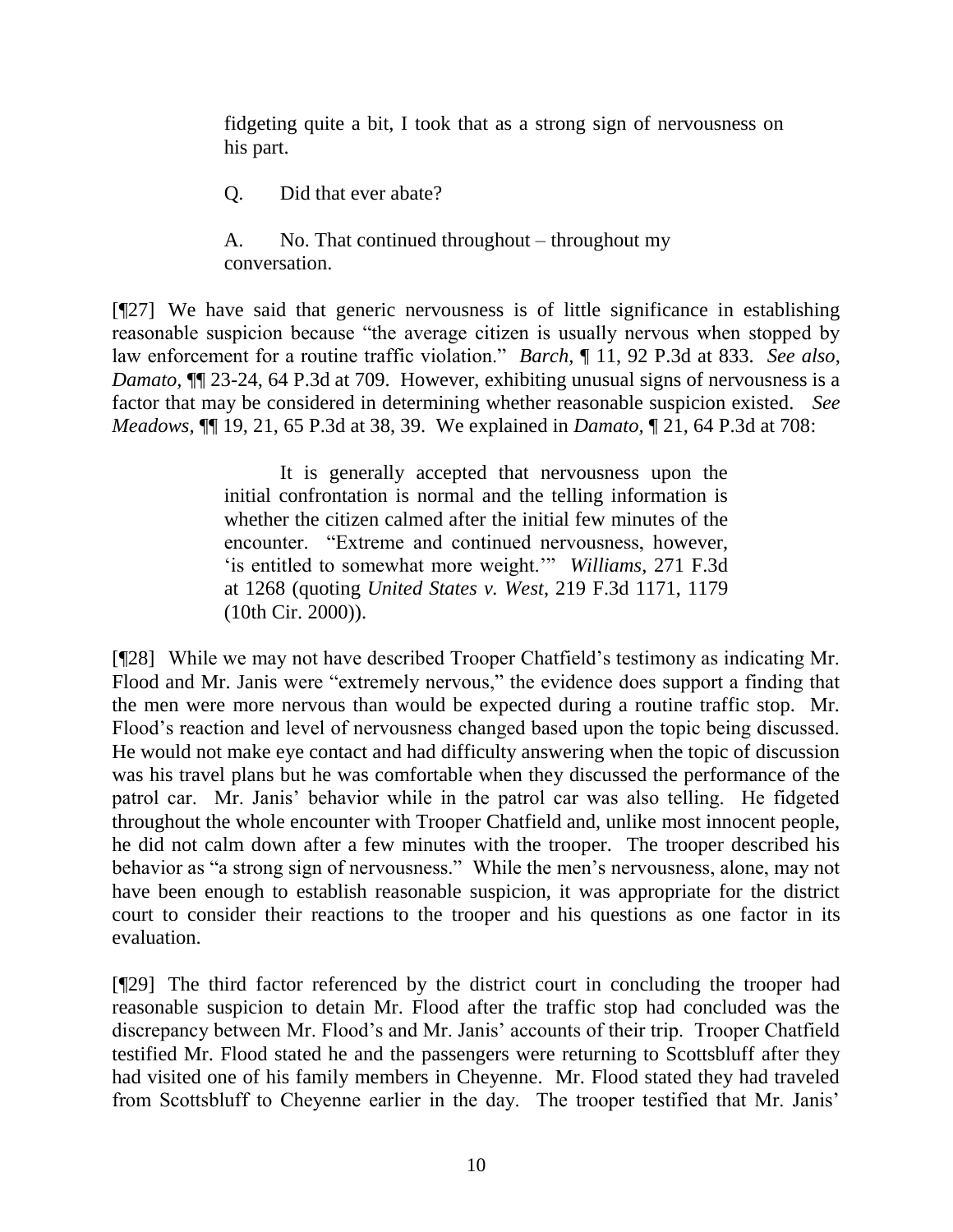story was different. Mr. Janis stated that they had driven to Cheyenne the previous afternoon, spent the night, and were returning to Scottsbluff when they were stopped. The video tape of the stop confirms the trooper"s testimony and also establishes that the trooper"s questions about their travel plans did not amount to an improper interrogation like we criticized in *O'Boyle,* ¶¶ 52-54, 117 P.3d at 415-16.

[¶30] We have recognized that inconsistencies in the descriptions of travel plans given by the occupants of a vehicle stopped for a traffic violation may be a factor in determining whether a law enforcement officer had reasonable suspicion to further detain the travelers. In *Meadows,* two travelers gave consistent stories about their destination but conflicting accounts of their travel itinerary. *Meadows,* ¶ 19, 65 P.3d at 38. We concluded the inconsistency was one of several factors which supported the conclusion the trooper possessed reasonable articulable suspicion to justify continued detention of Ms. Meadows and her co-traveler. *Id. See also*, *Medrano v. State,* 914 P.2d 804, 808 (Wyo. 1996). Consequently, we have no trouble concluding the inconsistency between Mr. Flood's and Mr. Janis' stories about their trip was a legitimate factor in establishing reasonable suspicion.

[¶31] Although not relied upon by the district court in its decision denying Mr. Flood"s suppression motion, the record reveals another inconsistency in the men's stories. Trooper Chatfield asked about the men"s relationship to one another and to the boy riding in the backseat. Mr. Flood stated that he and Mr. Janis were good friends but were not related, and the boy was his nephew. Mr. Janis also stated that he was not related to Mr. Flood, but he stated that the boy was his grandson. The trooper testified that he found it odd that both men denied they were related to one another, but each claimed a familial relationship to the boy.

[¶32] On cross examination, defense counsel asked the trooper if he had considered that the boy could be Mr. Flood"s brother"s son, making him Mr. Flood"s nephew, and Mr. Janis could be the father of Mr. Flood"s brother"s wife, which would make him the boy"s grandfather. Under those circumstances, the men would both be related to the boy but they would not truly be related to one another. The trooper indicated that, even if that were true, he thought it was odd that the men would not claim some sort of familial association to one another. We agree and conclude that inconsistency in the men"s stories was another consideration the trooper could take into account in a reasonable suspicion analysis.

[¶33] The final factor identified by the district court was the short duration of Mr. Flood"s visit with his family in light of the relatively long roundtrip distance between Scottsbluff and Cheyenne. Although there was initially some confusion about the time the travelers arrived in Cheyenne, Trooper Chatfield finally clarified that, according to Mr. Flood, they had arrived in Cheyenne around 9:30 a.m. The trooper stopped Mr. Flood for speeding at approximately 1:00 p.m., as they were returning to Scottsbluff. The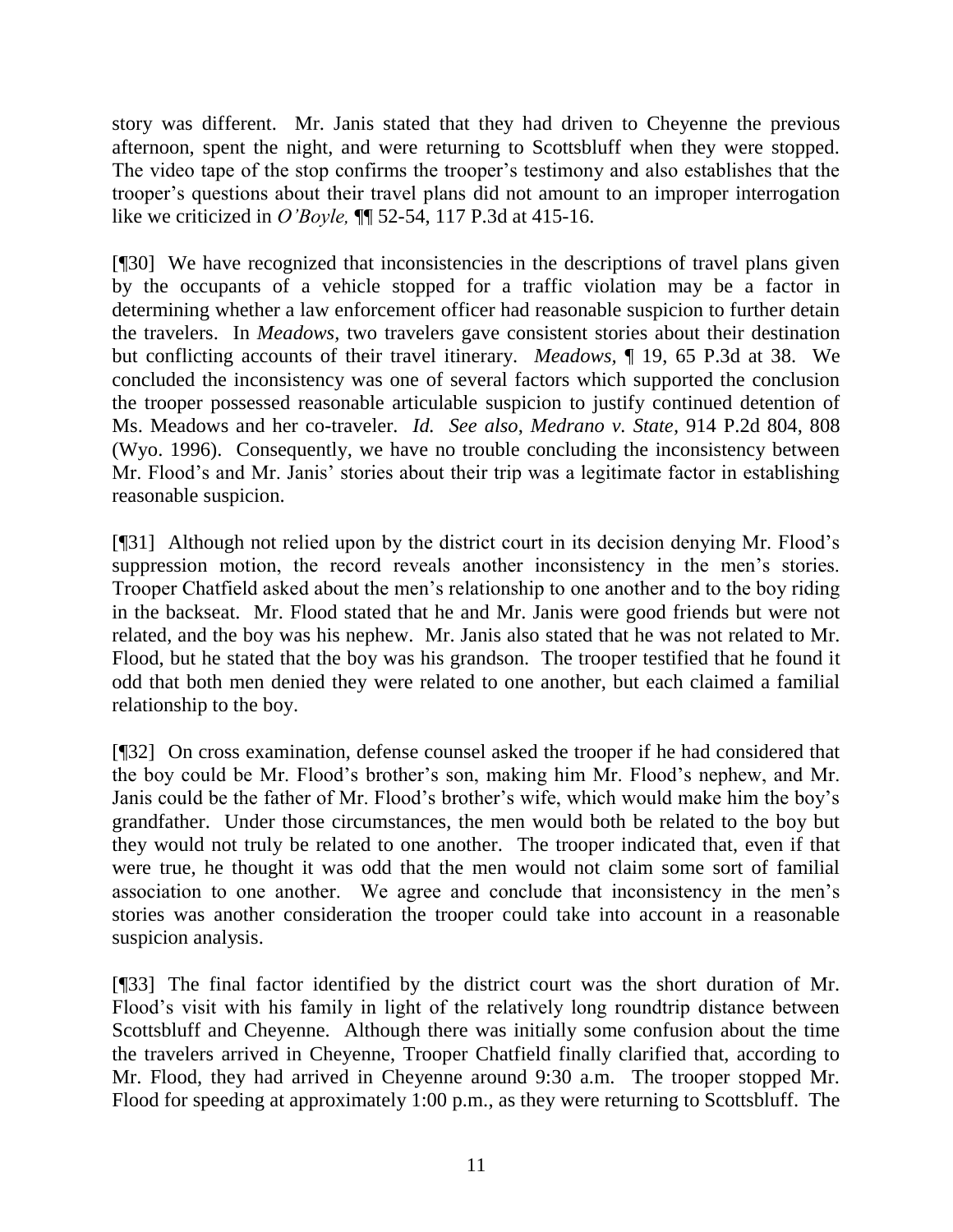trooper testified that, based on the location of the stop, they would have left Cheyenne around noon. Thus, he considered it suspicious that they would make the relatively long trip for such a short visit with a family member.

[¶34] The brevity of a trip, which is described in some cases as a short "turnaround" trip, is a proper consideration in a reasonable suspicion analysis. *See, e.g.*, *United States v.*  Garcia, 167 Fed.Appx. 737, 2006 WL 367843 (10<sup>th</sup> Cir. 2006); *United States v. Foreman,* 369 F.3d  $\overline{776}$ , 795 n. 11 (4<sup>th</sup> Cir. 2004). The district court was, therefore, justified in considering that factor in determining whether the trooper had reasonable suspicion to extend his detention of the travelers in this case.

[¶35] Each of the factors identified by the district court, when considered in isolation, could be interpreted as innocent behavior. Our task, however, is to look at the totality of the circumstances to determine whether the factors, considered together, justify a reasonable suspicion of illegal activity. *Meadows,* ¶ 20, 65 P.3d at 39. Although we acknowledge the evidence here is not overwhelming, the factors, including: the strong odor of a potential masking agent; the nervousness of the travelers; the inconsistency in the travelers" accounts of their trip and their relationship to one another and the boy; and the short turnaround time suggested nefarious, rather than innocent, conduct. We conclude, therefore, the totality of the circumstances established a reasonable suspicion to support further detention of Mr. Flood.

[¶36] Our conclusion that reasonable suspicion existed in this case is supported by other Fourth Amendment cases. In *Garcia,* the Tenth Circuit affirmed, in an unreported decision, the United States District Court for the District of Wyoming"s denial of the defendant's motion to suppress. 2006 WY 367843, at 1. Garcia was a passenger in an SUV stopped by a Wyoming Highway Patrol Trooper on Interstate 80. *Id.* The Tenth Circuit ruled that the trooper had reasonable suspicion to continue detaining the defendant to conduct a canine sniff because: 1) the driver of the SUV (the defendant's grandson) was unusually nervous; 2) the travelers" gave inconsistent accounts of their trip; and 3) they were making a "quick turnaround trip." *Id.* at 3.

[¶37] Another case with similar, although not identical, facts further supports our conclusion that Trooper Chatfield had reasonable suspicion to detain Mr. Flood. In *Foreman*, the Fourth Circuit identified the following factors as sufficient to establish reasonable suspicion: 1) the defendant was making a short turnaround trip; 2) the defendant exhibited physical signs of extreme nervousness during the stop, which grew worse when the trooper mentioned the issue of drug smuggling; 3) there were multiple air fresheners hanging from the rearview mirror that are often used to mask the smell of narcotics; and 4) the roadway the defendant was traveling was a known corridor for illegal narcotics. *Foreman,* 369 F.3d at 784-85. Concluding the trooper had reasonable suspicion to order a dog sniff of the defendant's car, the Fourth Circuit stated: "In our opinion, the factors cited by the United States eliminate a substantial portion of innocent